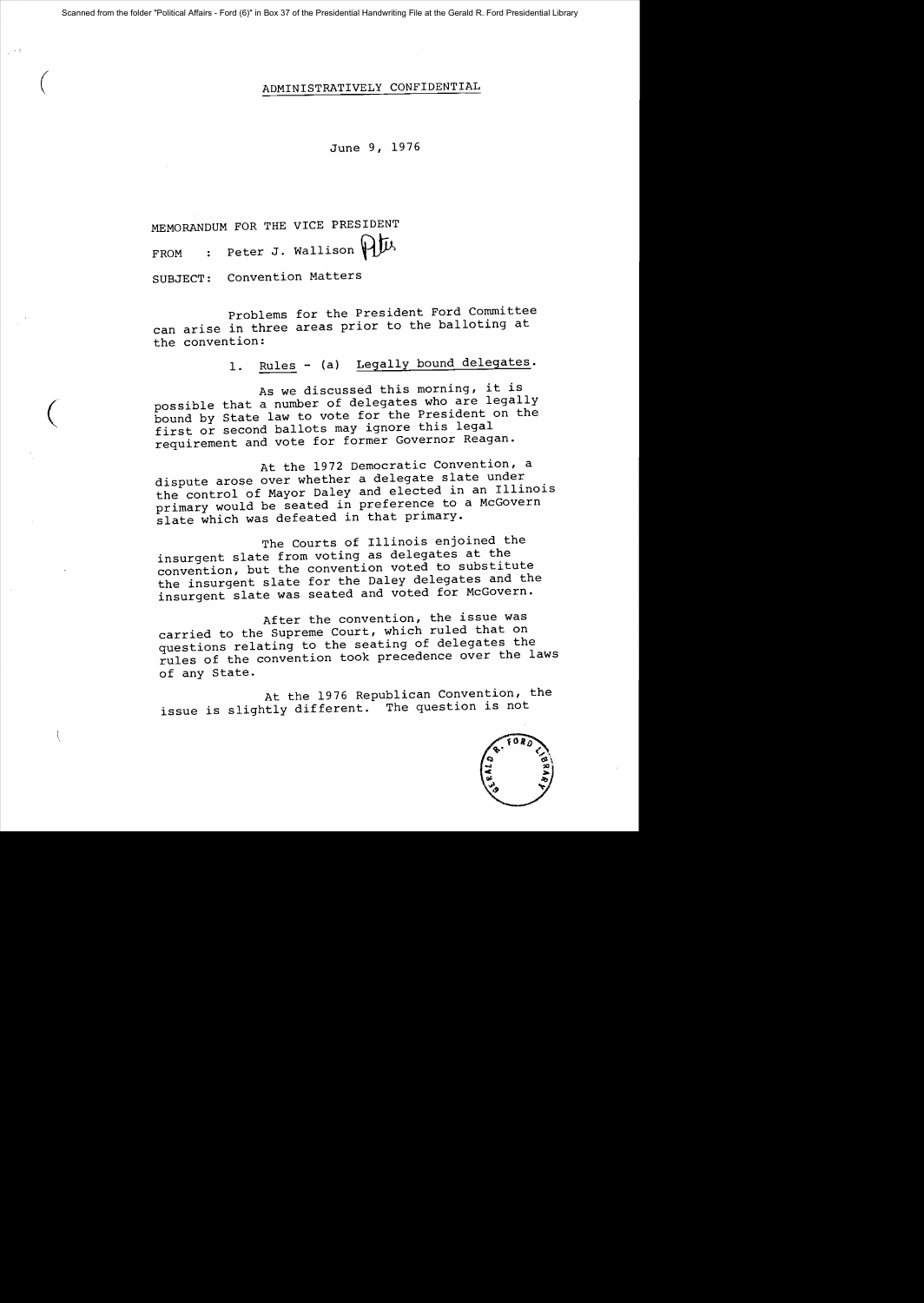whether certain delegates should be seated, which is fundamentally a credentials question, but rather whether they are required under the rules of the convention to vote in accordance with the law of their respective States, or are free to vote as they wish. Although the question is different, it is not clear that the difference is legally significant, and that the Supreme Court would hold that State law governs the voting of delegates even though it does not govern the seating of a delegation.

The question could arise at the 1976 Republican Convention through a vote on a rule requiring delegates to vote in accordance with the require-<br>ments of their respective State laws. If such a rule ments of their respective State laws. is defeated, then the delegates would be free to vote as they wish, unless the Supreme Court has held that State law is paramount in this area.

Accordingly, the PFC's strategy must have two elements. The first is an effort to enjoin those delegates who wish to vote for Reagan from doing so, and to get the issue before the Supreme Court prior to the convention. The second is a program to win the fight for a rule which requires the delegates to vote in accordance with their State laws; this battle must be fought first in the Rules Committee of the convention, and then on the convention floor.

If the PFC wins either of these contests it can prevent the erosion of the President's support through the defection of legally bound delegates. it loses both, the defection of legally bound delegates may be large enough to deny the President the nomination. Needless to say, delegates who are legally bound to vote for the President on the first or second ballot are not bound to vote in favor of rules which favor the President's nomination.

At the Maryland convention last week, there were open statements by at least three delegates that they were intending to vote for Reagan despite the requirement of State law that they vote for the President. There may be many more delegates in Mary-<br>land who will follow this lead.



.'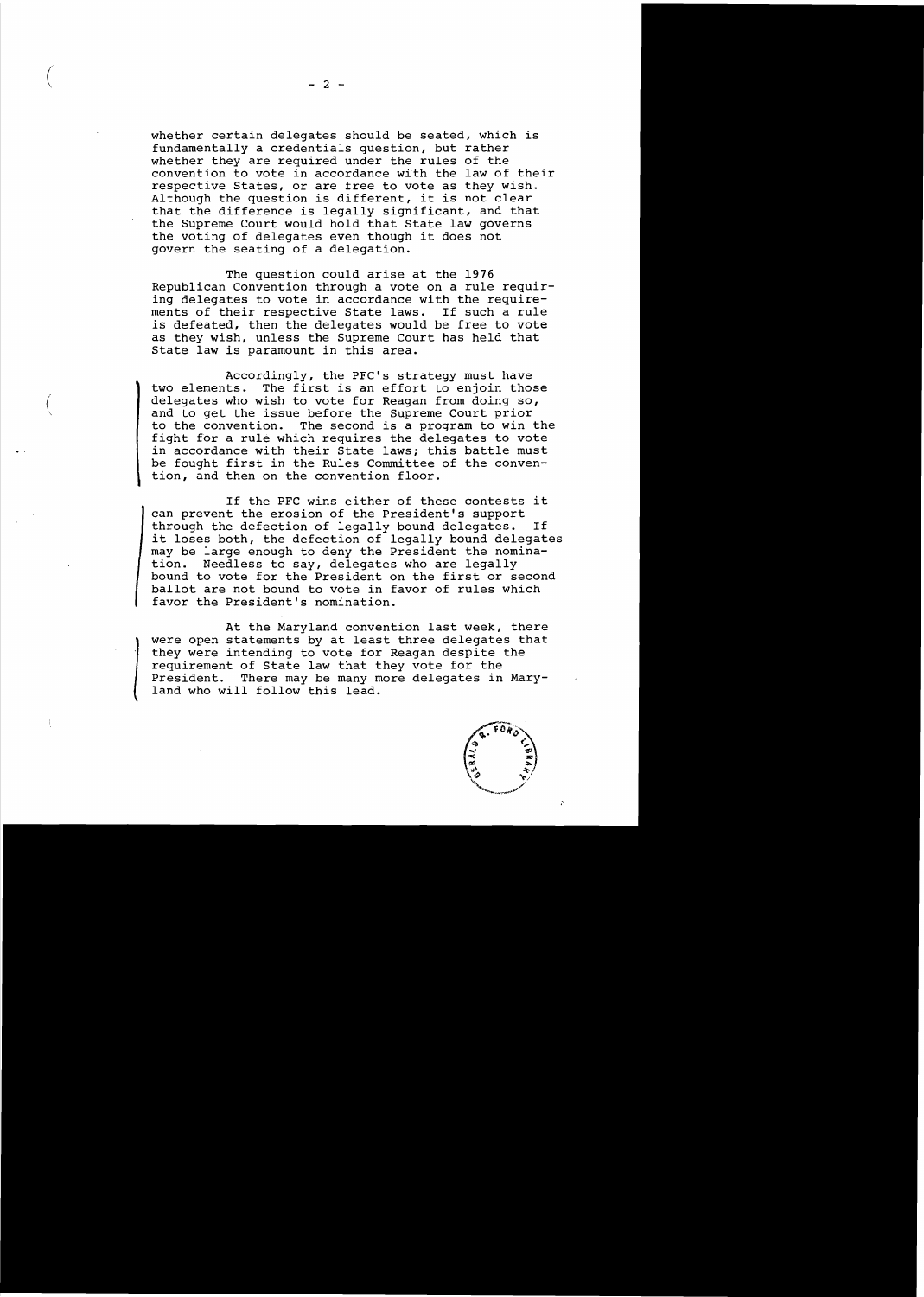substantial numbers of delegates in North Carolina,<br>Florida, Tennessee, and Kentucky may be following the<br>same approach.<br>This name important to bogin pow the In addition, there are indications that substantial numbers of delegates in North Carolina, same approach.

It is very important to begin now the development of a two-part program to deal with this threat. A well-known and respected lawyer should be retained immediately to start the legal research required to bring appropriate actions for injunctions in the States where this may be required to prevent defection among Ford delegates who are legally bound on the first ballot.

In addition, the first priority of the PFC's delegate operation should be to identify all delegates who might be likely to support Reagan despite the who might be interpresent in these delegates should be approached individually and made to understand what effect their actions would have on the future of the Party.

Finally, the membership of the Convention Rules Committee should be reviewed and assessed to assure that an appropriate rule comes to the floor of the convention which requires delegates who are legally bound to do so to vote in favor of President Ford on the first or second ballot. Although a vote of the convention will ultimately decide this dispute, a favorable report from the Rules Committee will carry a great deal of weight, especially if it is couched in terms of obedience to the law.

At the moment, it appears that the Reagan<br>forces may be able to secure working control of the<br>convention's committees, including Rules.<br>I spoke to Jack Wells today about lawyers forces may be able to secure working control of the convention's committees, including Rules.

I spoke to Jack Wells today about lawyers who might be able to handle this matter for the PFC. Jack did not think that Bill Miller had the stature or resources to do the job. However, he thought that Dick Ogilvie, whom he does not know well, might be the best bet as the leader of this task force. Ogilvie has recently joined a sizeable Chicago law firm and as a former Governor he would be impressive to delegates in meetings.



 $\begin{pmatrix} 1 & 3 & -3 \\ 1 & 3 & -3 \end{pmatrix}$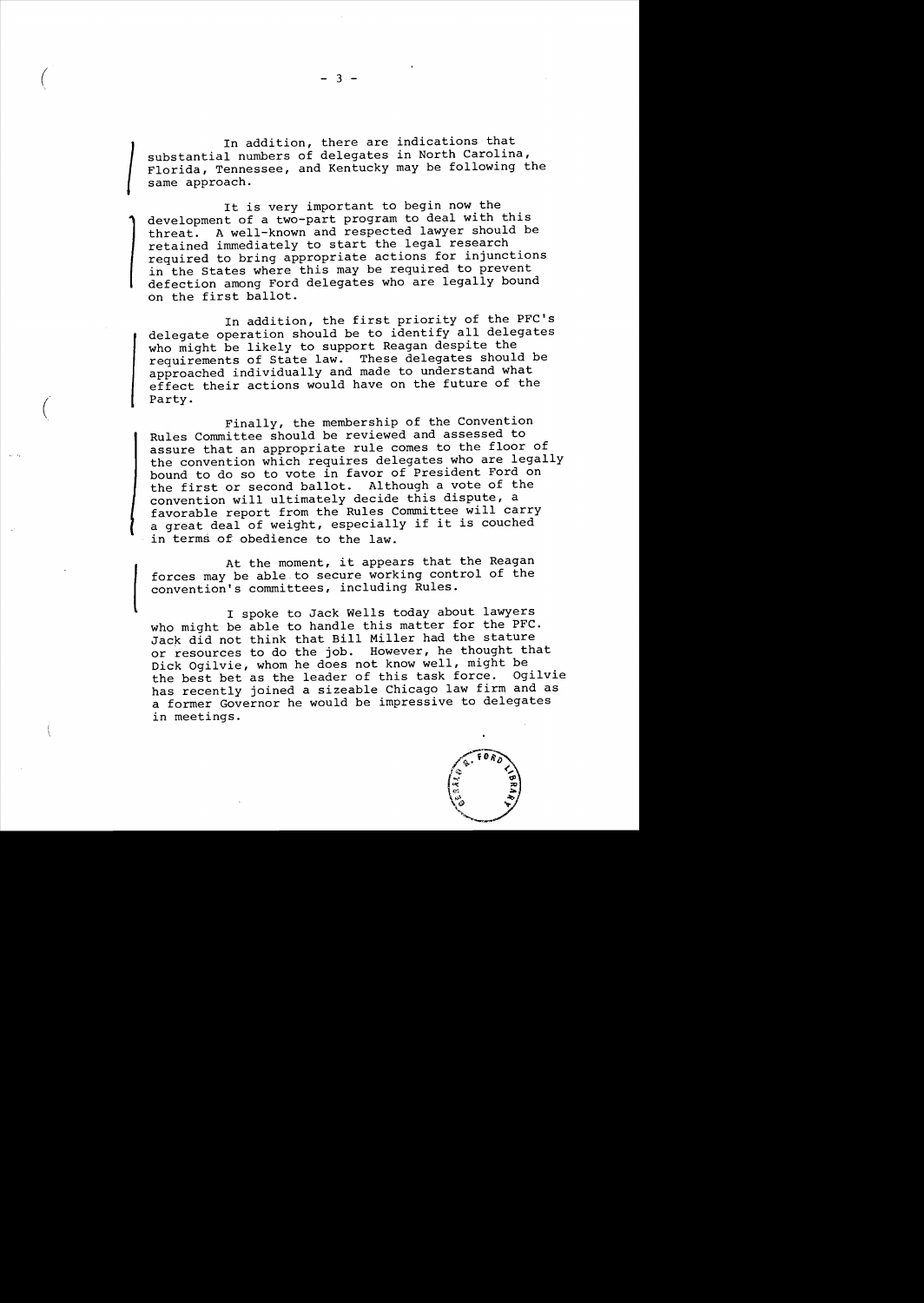Wells also recommended, as a technician but not as the leader of the task force, a lawyer in Washington by the name of F. Trowbridge vom Bauer. vom Bauer is the senior partner of his firm, and was the lawyer in charge of the Taft effort at the 1952 convention. Wells thinks vom Bauer is very capable.

## (b) Apportionment of delegates to

## 1980 convention.

Another issue involving convention rules may cause problems for the PFC. In 1972, over the objection of the large urban states, the Republican Convention adopted a formula for the apportionment of delegates to the 1976 convention which favored the small states.

This year, the Reagan people could propose another rule which is even more favorable to the small states and would be applicable to the 1980 con-<br>vention. If the President's supporters oppose this If the President's supporters oppose this new rule, they might lose a substantial number of delegates in the small states. On the other hand, if they support the new rule, they might lose delegates in the larger urban states which are already underrepresented at the convention.

As you know, disputes over these procedural matters frequently convince undecided delegates to favor one nominee over another, and given the fact that a large number of the delegates at the convention will be emotionally (as distinguished from politically or legally) committed to Reagan, a bitter fight on this issue might benefit Reagan substantially in the balloting for the nomination.

2. Platform.

You asked for a list of those platform issues which might be especially divisive at the convention. I would guess that the Reagan forces will try to have planks adopted on:

> Abortion Equal Rights Amendment Busing Panama Canal Detente Capital Punishment Gun Control